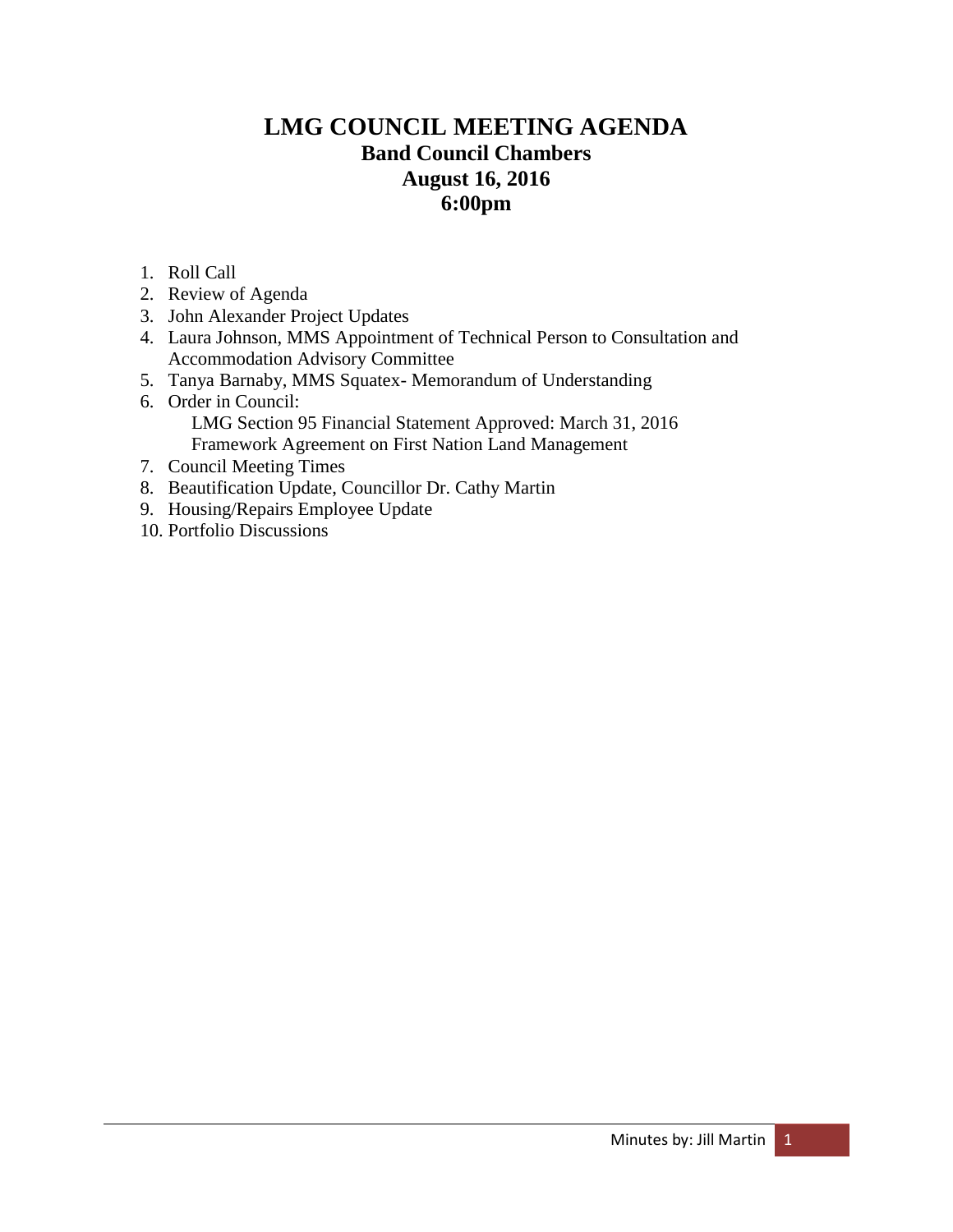# **1. Roll Call**

# **LMG COUNCIL ATTENDEES:**

Chief Darcy Gray Councillor Annette Barnaby Councillor Lloyd Alcon Councillor Sky Metallic Councillor Wendell Metallic Councillor Lorna Sook Councillor Sheila Swasson Councillor Gordon Isaac Council John Murvin Vicaire Councillor Calvin Barnaby Councillor Dr. Cathy Martin Councillor Kevin Methot Councillor Gordon Isaac Jr.

## **Absent:**

Councillor Chris Wysote (No Sitter)

## **2. Adoption of the Agenda**

A motion was presented to accept the agenda.

 Moved: Councillor Sheila Swasson Second: Councillor Calvin Barnaby Passed: Passed

## **3. John Alexander, Project Update**

Couple of Amendments need to be signed

Setting up a tour for Zenabis

John provided a brief updated on the Zenabis project, there will be job creation that comes with this project.

Draft audited financial statement ready. It was indicated that there will be salary disclosures for Chief and Council along with each of the Directors.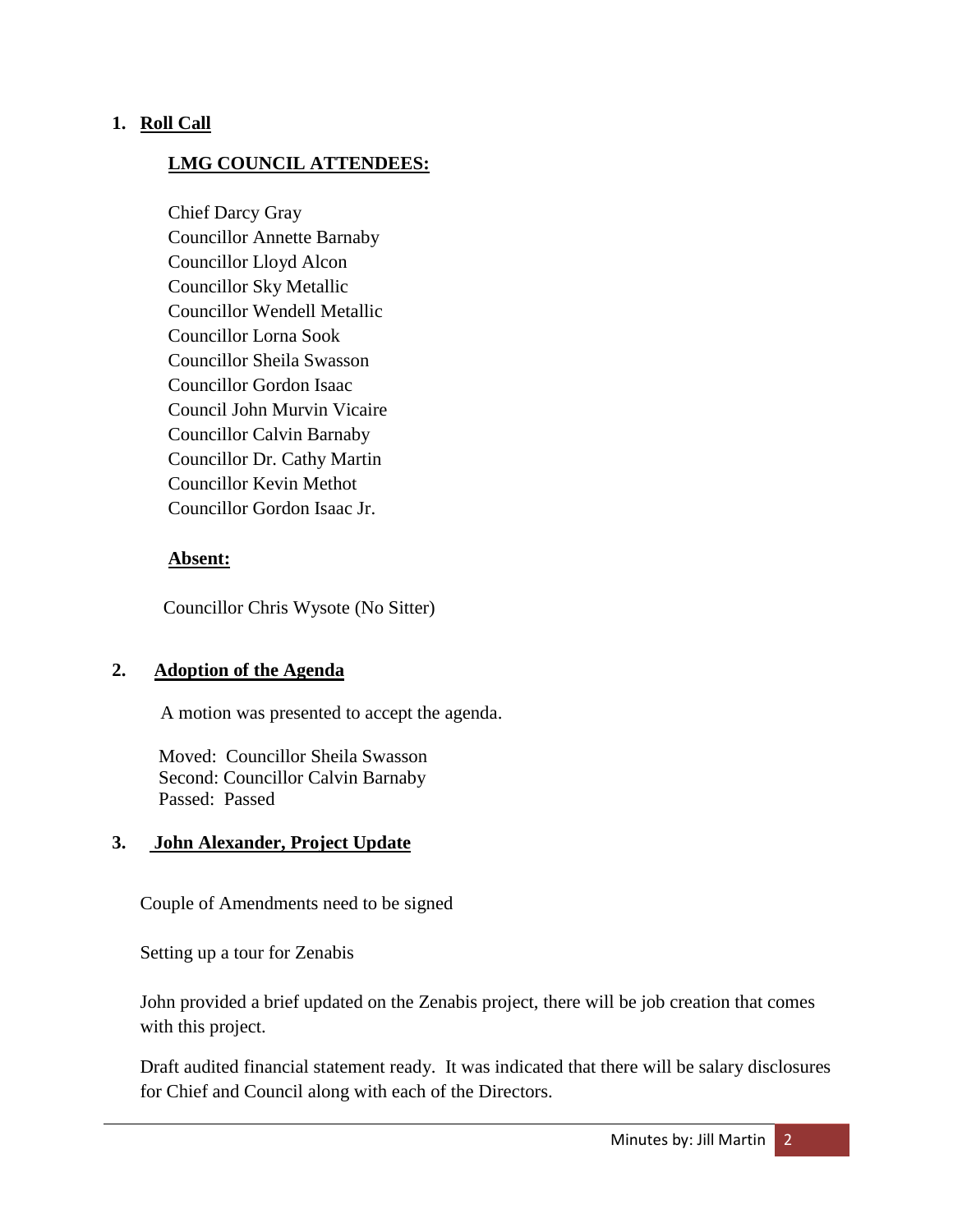IEP project received funds for some infrastructure projects.

Pontiac came and did a presentation on Delshen Therapeutics. Chief and Council decided LMG will no longer be working on this project.

Manager of Economic Development set to do a presentation on the Global Indigenous Bank and the Gas Station Projects.

# **4. Laura Johnson, OIC Consultation and Accommodations Committee**

Laura Johnson read OIC for the CACC, it was requested that a report be presented biannually rather than annually.

Moved: Councillor Calvin Barnaby Second: Councillor Kevin Methot Abstain: Councillor Lloyd Alcon Passed

# **5. Squatex MOU, Tanya Barnaby and Troy Jerome**

The idea of the Squatex MOU is to create a circle of governments. Listuguj needs to take charge of its own governance. The MOU has been a long term strategy since 2005. The MOU has been approved at the CEC level. It was recommended we bring this to the community for consultation.

# **6. Framework Agreement Order in Council**

Fred Isaac gave a brief on the Framework Agreement and indicated that it is to have more control over our land act. A motion was made to pass the OIC.

Moved: Councillor Dr. Cathy Martin Second: Councillor Gordon Isaac Jr. Passed

# **7. Section 95 Order in Council**

The OIC for section 95 financial statements was tabled.